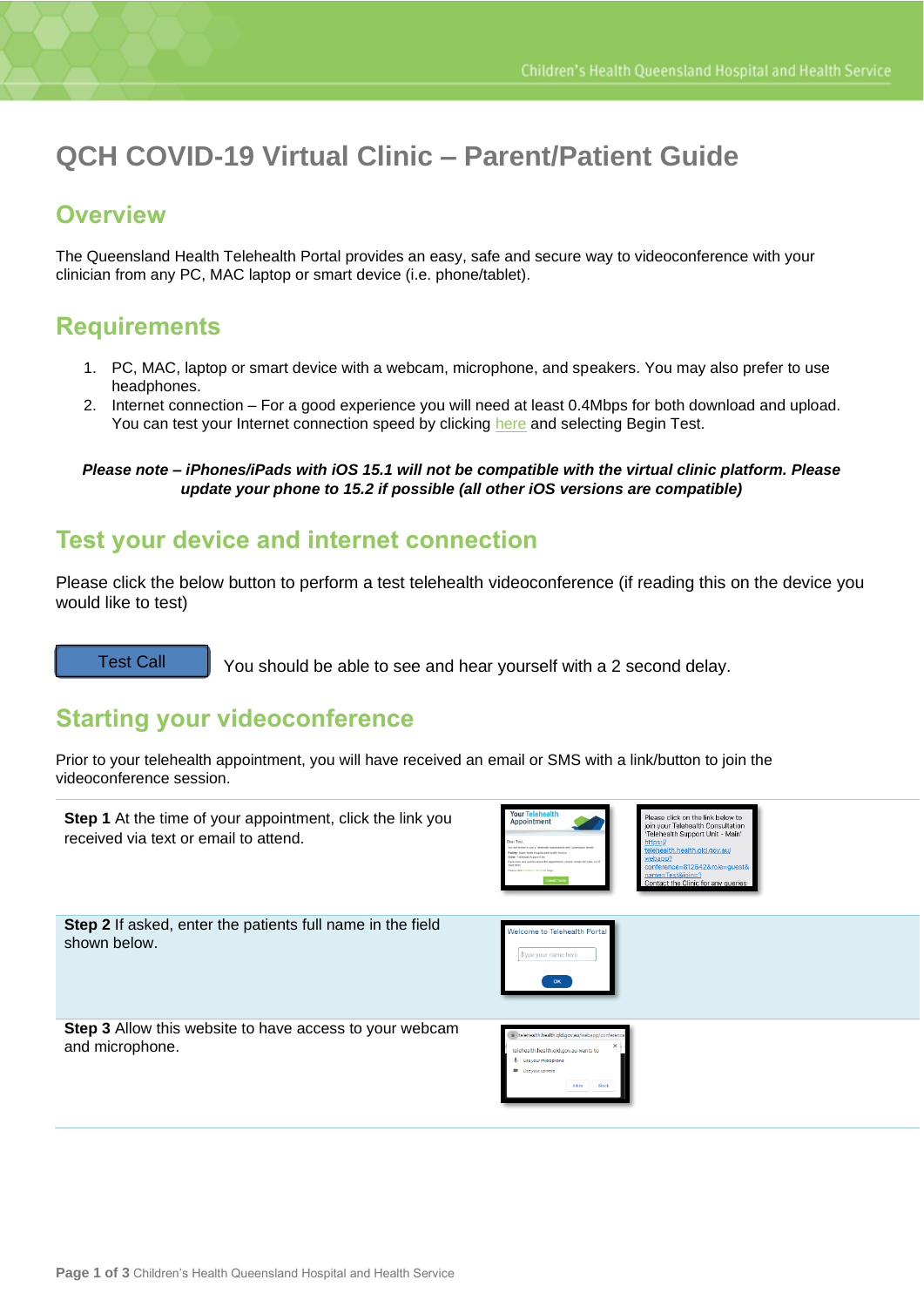### **Videoconference controls**



## **Troubleshooting**

| <b>Problem</b>                                                                                                                                                                                                              | <b>Solution</b>                                                                                                                                                                                                                                                                                                                                                                                                                                                                                                                                                                                                                                                                                                                                                                                                                                                                                                                                                                                                                                                                     |
|-----------------------------------------------------------------------------------------------------------------------------------------------------------------------------------------------------------------------------|-------------------------------------------------------------------------------------------------------------------------------------------------------------------------------------------------------------------------------------------------------------------------------------------------------------------------------------------------------------------------------------------------------------------------------------------------------------------------------------------------------------------------------------------------------------------------------------------------------------------------------------------------------------------------------------------------------------------------------------------------------------------------------------------------------------------------------------------------------------------------------------------------------------------------------------------------------------------------------------------------------------------------------------------------------------------------------------|
| <b>Webcam and Microphone Issues</b>                                                                                                                                                                                         | Try each of these in the following order.                                                                                                                                                                                                                                                                                                                                                                                                                                                                                                                                                                                                                                                                                                                                                                                                                                                                                                                                                                                                                                           |
| Error message - "Could not get access to camera or<br>$\bullet$<br>microphone. Please check your browser settings".<br>No self-view image during videoconference.<br>$\bullet$<br>Other participants can't hear or see you. | Ensure your web browser is up to date and on the latest<br>1.<br>version<br>Double check your webcam is plugged in correctly.<br>2.<br>Check no other applications are using your webcam, i.e.<br>3.<br>Skype. If so, close the program.<br>Check the camera status icon in your browser.<br>4.<br>This page has been blocked from accessing your camera and microphone<br>Mays allow https://168.1.38.86 to access your camera and microple<br>ue blocking camera and microphone acces<br>Microphone (HD Pro Webcam C920)<br>HD Pro Webcam C920 (046d:082d)<br>Camera:<br>Done<br>Aanage media settings.<br>If it has a red cross as above, click on it and choose the option to<br>always allow your camera and microphone.<br>Disconnect and reconnect the call.<br>5.<br>Disconnect the call and click on the Settings <b>WALE DETER</b><br>from the main screen. Make sure you choose the correct<br>camera and microphone.<br>$\leftarrow$ Settings<br>HD Pro Webcam C920 (046d:082d)<br>Microphone (2- Jabra PRO 930) (0b0e:1016)<br>Speakers (2- Jabra PRO 930) (0b0e:1016) |
| <b>Quality and Bandwidth Issues</b><br>Poor quality audio and video<br>Image freezing<br>Call drops out                                                                                                                     | button from the<br>Disconnect the call and click on the Settings<br>main screen. Choose a lower bandwidth such as Low (256kbps)<br>and reconnect the call.<br>Select bandwidth<br>Low (up to 256kbps)<br>If any other applications are using the Internet on your network,<br>close them down.                                                                                                                                                                                                                                                                                                                                                                                                                                                                                                                                                                                                                                                                                                                                                                                      |